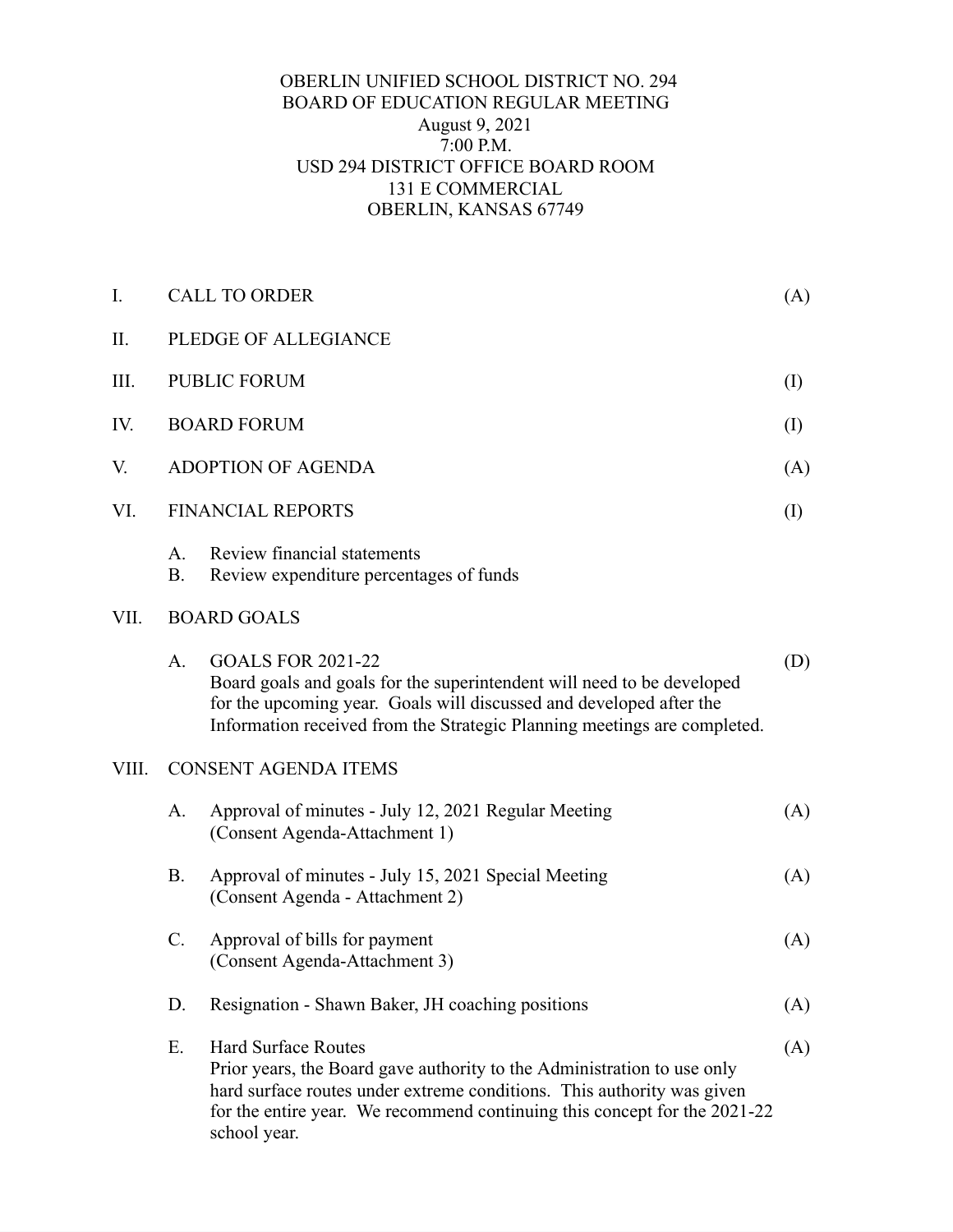|     | F.<br>APPROVAL OF NEW HIRE SHAYLA LEE MOORE FOR<br><b>FOOD SERVICE - COOK</b>                                                                                                                                              | (A)       |
|-----|----------------------------------------------------------------------------------------------------------------------------------------------------------------------------------------------------------------------------|-----------|
|     | APPROVAL OF NEW HIRE HEATHER KANE FOR<br>G.<br><b>NURSE POSITION</b>                                                                                                                                                       | (A)       |
|     | Н.<br>APPROVAL OF NEW HIRE HOLLIE LORIMER FOR<br><b>FULL TIME SUB</b>                                                                                                                                                      | (A)       |
| IX. | ANNUAL AGENDA ITEMS AND REPORTS<br>Open to Board Member Reports/Discussion                                                                                                                                                 | $\rm (I)$ |
| Х.  | <b>ITEMS FOR DISCUSSION</b>                                                                                                                                                                                                |           |
|     | A. RETURN TO SCHOOL FOR SAFE LEARNING<br>Update from the committee                                                                                                                                                         | (D)       |
|     | <b>B. BUDGET</b><br>Discussing what we would like to publish                                                                                                                                                               | (D)       |
|     | C. ESSERIII<br>20% needs to go to learning lose<br>Engage stakeholders in the process. We will need to set up a committee<br>which include community members to develop the plan<br>Approved for an extension<br>$\bullet$ | (D)       |
|     | D. RENEWAL/REVISION OF CONTRACT WITH SMOKY HILL<br><b>FINANCIAL SERVICES</b>                                                                                                                                               |           |
|     | E. MOVE DECEMBER BOARD MEETING UP TO 5:30 DUE TO<br><b>BAND CONCERT</b>                                                                                                                                                    |           |
| XI. | <b>ACTION ITEMS</b>                                                                                                                                                                                                        |           |
|     | A. CHANGES TO FACULTY HANDBOOK<br>(Action Items Attachment 4)                                                                                                                                                              | (A)       |
|     | B. APPROVAL OF USD 294 CLASSIFIED JOB DESCRIPTIONS<br>Reviewed by Staff<br>(Action Items Attachment 5)                                                                                                                     | (A)       |
|     | C. COACHING AND SUPPLEMENTAL DUTY ASSIGNMENTS<br>FOR 2021-2022<br>Coaching and supplemental duty assignments for the 2021-22<br>school year will be presented for board approval<br>(Action Items Attachment 6)            | (A)       |
|     | D. BLANKET PERMISSION FOR REMOVAL OR SALE OF OUTDATED, NON<br>USEABLE ITEMS AND OR EQUIPMENT FROM THE SCHOOL DISTRICT                                                                                                      |           |

As items come up Supt can decided, but they will be brought to board as discussion instead of needing approval each time